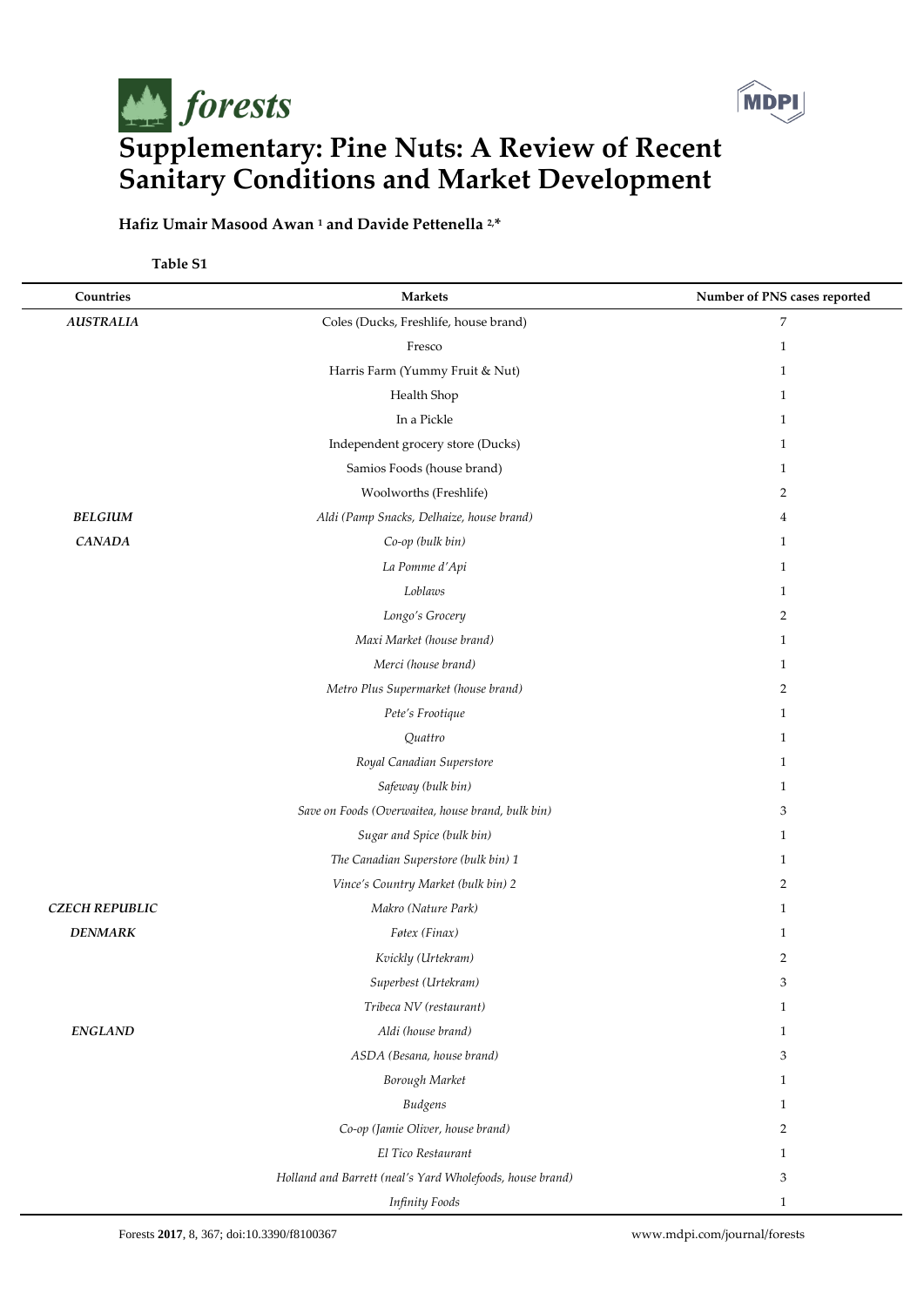$NETHERLANDS$ 

|                  | Julian Graves (NBTY Europe, house brand) | 3              |
|------------------|------------------------------------------|----------------|
|                  | Marks and Spencer (house brand)          | $\overline{2}$ |
|                  | Morrisons (house brand)                  | $\mathbf{1}$   |
|                  | Nineteen                                 | $\mathbf{1}$   |
|                  | Sainsbury's (house brand)                | 6              |
|                  | Tesco (Crazy Joe's, house brand)         | 9              |
|                  | The Greyhound (Holdsworth)               | $\mathbf{1}$   |
|                  | Waitrose (Food Doctor, house brand)      | 8              |
| <b>FINLAND</b>   | S-market (Minestrone Oy)                 | $\mathbf{1}$   |
| <b>GERMANY</b>   | Edeka (Nutwork handelsges, mbH)          | $\mathbf{1}$   |
|                  | Scheck inn (Nutwork handelsges.mbH)      | $\mathbf{1}$   |
|                  | Toom (Farmer's Snack)                    | $\mathbf{1}$   |
| HUNGARY          | Spar (Gilan Trading)                     | $\mathbf{1}$   |
| <b>ICELAND</b>   | Bonus                                    | $\mathbf{1}$   |
| <b>IRELAND</b>   | Cafe Bliss Restaurant                    | $\mathbf{1}$   |
|                  | Dunnes Stores (house brand)              | $\mathbf{1}$   |
|                  | Marks and Spencer (house brand)          | $\mathbf{1}$   |
| <b>MALTA</b>     | GS Supermarket                           | $\mathbf{1}$   |
| <b>THERLANDS</b> | Albert Heijn (house brand)               | 9              |
|                  | Aldi (Pamp Snacks, house brand)          | $\overline{2}$ |
|                  | Arnhem streetmarket, Notenkraker         | $\mathbf{1}$   |
|                  | Bigoli                                   | $\mathbf{1}$   |
|                  | Biological market                        | $\mathbf{1}$   |
|                  | Brasserie paardenburg                    | $\mathbf{1}$   |
|                  | de Olienoot                              | $\mathbf{1}$   |
|                  | Dekamarkt (Tovano)                       | $\mathbf{1}$   |
|                  | Dirk van den Broek                       | $\mathbf{1}$   |
|                  | Fifteen (restaurant)                     | $\mathbf{1}$   |
|                  | Golff Supermarkt (Tovano)                | 3              |
|                  | Hanos                                    | $\mathbf{1}$   |
|                  | Hilal & Gida                             | $\mathbf{1}$   |
|                  | Hoogvliet (house brand)                  | $\overline{2}$ |
|                  | Jumbo Supermarkt (Tovano, house brand)   | $\overline{2}$ |
|                  | LIDL (house brand)                       | 6              |
|                  | Makro (Tovano)                           | 2              |
|                  | MCD (Tava)                               | $\mathbf{1}$   |
|                  | Nettorama                                | $\mathbf{1}$   |
|                  | Open Market                              | $\mathbf{1}$   |
|                  | Pizzaria da carlo gr.                    | $\mathbf{1}$   |
|                  | Plus Supermarkt (house brand)            | $\overline{2}$ |
|                  | Street market                            | $\mathbf{1}$   |
|                  | Super de Boer                            | 3              |
|                  | Vomar (house brand)                      | $\mathbf{1}$   |

*Xenos (Polak Import)* 3 *Zegro groothandel (house brand)* 1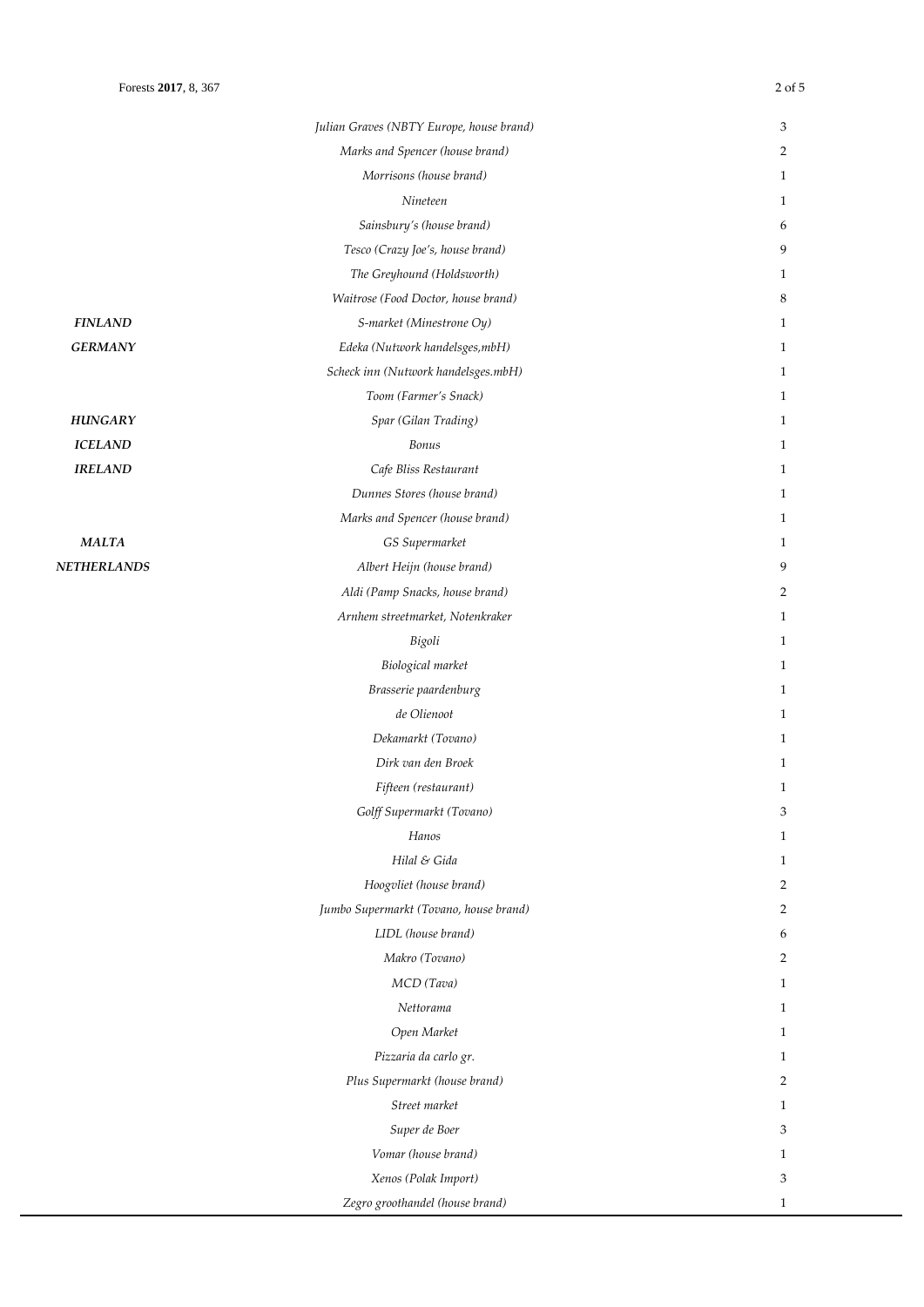| <b>NEW ZEALAND</b>  | Countdown                                              | $\mathbf{1}$   |
|---------------------|--------------------------------------------------------|----------------|
|                     | New World shopping centre (Harvest Foods)              | 1              |
|                     | Nosh                                                   | $\mathbf{1}$   |
|                     | Pak n Sav                                              | 1              |
| <b>NORWAY</b>       | ICA                                                    | 1              |
|                     | Rema 1000                                              | 1              |
|                     | Svalbardsbutikken                                      | 1              |
| <b>POLAND</b>       | LIDL (house brand)                                     | 1              |
| <b>SCOTLAND</b>     | Sainsbury's (house brand)                              | 1              |
|                     | Tesco (house brand)                                    | 1              |
| <b>SINGAPORE</b>    | Conrad Centennial Singapore (resturant)                | 1              |
| <b>SLOVENIA</b>     | Maxi Market (house brand)                              | $\mathbf{1}$   |
| <b>SOUTH AFRICA</b> | Pick n Pay (Mediterranean Delis)                       | 1              |
|                     | Spar                                                   | 1              |
|                     | Toni's Pizza                                           | 1              |
|                     | Woolworths (The Munchie Man)                           | $\mathbf{1}$   |
| <b>SWEDEN</b>       | ICA (Anacardia AB La Pinta Quality, Parrots)           | 2              |
|                     | Willy's (Orkidé, Eldorado)                             | 4              |
| <b>USA</b>          | A camia (restaurant)                                   | 1              |
|                     | Al Haramine                                            | 1              |
|                     | Albertson's (Supervalue Inc.)                          | 2              |
|                     | Amish Market                                           | $\mathbf{1}$   |
|                     | Andronicos                                             | 1              |
|                     | Anne's House of Nuts                                   | 1              |
|                     | Antico Pizza                                           | 1              |
|                     | Atlantic Spice Co. (house brand)                       | 1              |
|                     | Babbo                                                  | 1              |
|                     | Ballard Market (bulk bin)                              | $\overline{2}$ |
|                     | Berkeley Bowl (bulk bin)                               | 2              |
|                     | Big Y                                                  | 2              |
|                     | BIN 26 Enoteca (restaurant)                            | 1              |
|                     | BJ's Wholesale Club (house brand)                      | 1              |
|                     | Bonefish Grill                                         | 1              |
|                     | Capri Flavors (Del Destino)                            | 1              |
|                     | Central Market                                         | 1              |
|                     | Costco (Amport Foods, Cibo, Kirkland, Sabra, bulk bin) | 10             |
|                     | Dan's Grocery                                          | 1              |
|                     | Dillons (Kroger) (Melissa's)                           | 2              |
|                     | Earth Fare (bulk bin)                                  | 2              |
|                     | Farmer Joe's Market (Marra Bros., SunRidge Farms)      | 2              |
|                     | Festival Foods                                         | 1              |
|                     | Forest Hills Foods (Ferris Coffee & Nut Co.)           | 1              |
|                     | Giant Eagle Supermarket (Hickory Harvest Foods)        | 1              |
|                     | Glens Market (Perris Cove Coffee and Nuts Co.)         | 1              |
|                     | Goodrich's                                             | 1              |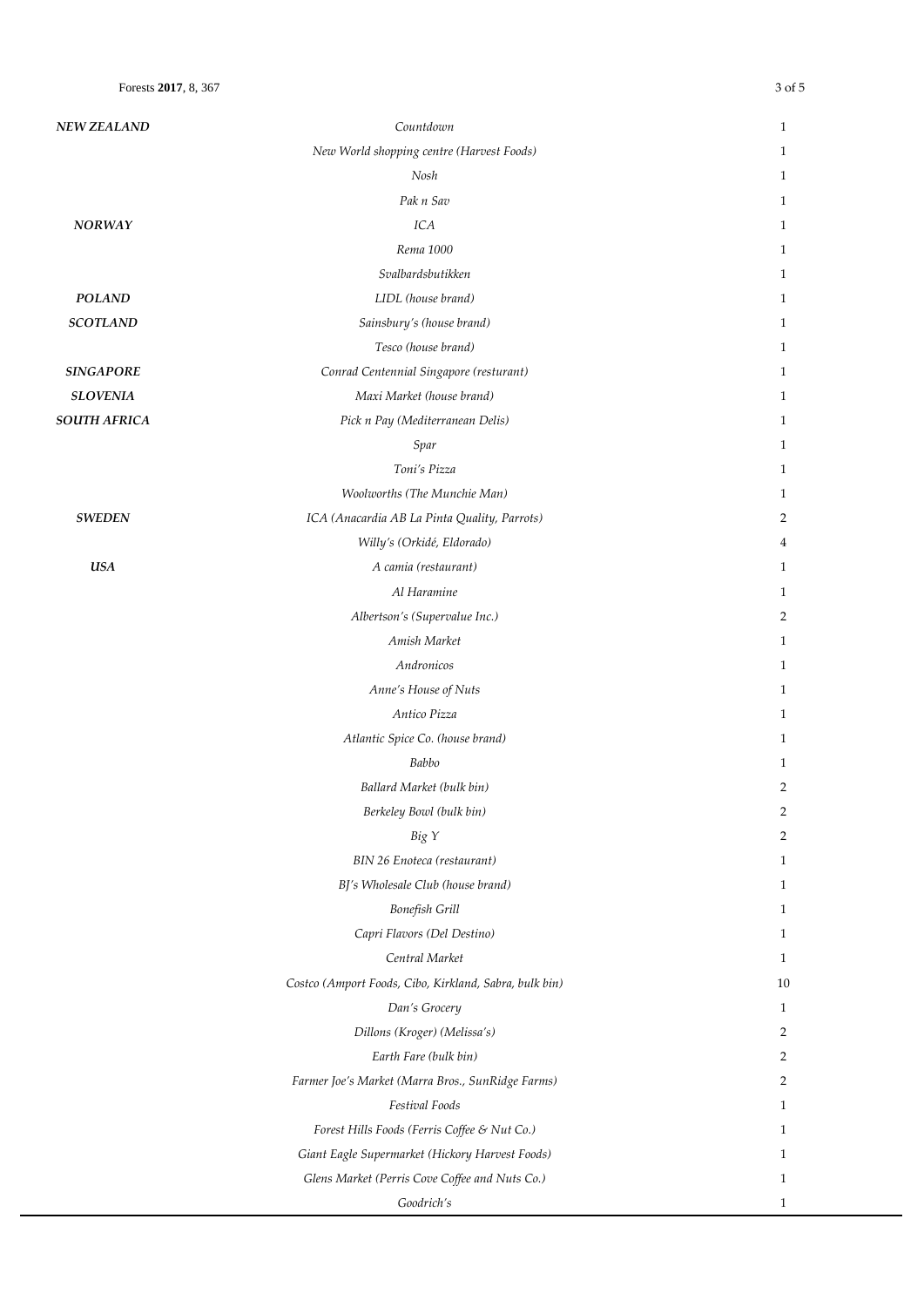| Hannaford Grocery Store                          | 1 |
|--------------------------------------------------|---|
| Harris Teater (Near East)                        | 1 |
| HEB Grocery store (bulk bin)                     | 3 |
| Hen House Market (Good Sense Waymouth Farms)     | 1 |
| Hummingbird Wholesale (house brand)              | 1 |
| Hy-Vee (Valued Naturals)                         | 1 |
| IGA Foods (Woodstock Farms)                      | 1 |
| Jenifer St. Market (Fisher Cher's Naturals)      | 1 |
| Jubilee Foods                                    | 1 |
| King Soopers                                     | 1 |
| Kroger                                           | 5 |
| Local grocery store                              | 1 |
| Lucky's Grocery Store (Frieda's Inc Produce Co.) | 1 |
| Market Basket (Melissa's)                        | 1 |
| Marshall Restaurant                              | 1 |
| Meijer                                           | 1 |
| Miller's Amish Store (bulk bin)                  | 1 |
| Monte Carlo Italian Market                       | 1 |
| Natural Green Market                             | 1 |
| New Frontiers (bulk bin)                         | 1 |
| New Seasons Market (bulk bin)                    | 2 |
| Newflower Farmers Market                         | 1 |
| O'Malia (Fisher Cher's Naturals)                 | 1 |
| Olivers Market                                   | 1 |
| Organic market                                   | 1 |
| Pathmark (America's Choice)                      | 1 |
| Pi                                               | 2 |
| Publix (Amport Foods)                            | 7 |
| Ralph's Supermarket (Flanigan Farms)             | 4 |
| Ridley's Market (Western Family)                 | 1 |
| Ristobar                                         | 1 |
| River Valley Market                              | 1 |
| Safeway (house brand)                            | 5 |
| Sam's Club (Amport Foods)                        | 6 |
| Santino's                                        | 1 |
| Saybrook Point Inn                               | 1 |
| Shaw's Supermarket (Melissa's, FarmStand)        | 2 |
| ShopRite (Valued Naturals, house brand)          | 4 |
| Sigona's Family Market                           | 1 |
| Stop & Shop (Aurora Natural, Cento)              | 3 |
| Street Fair                                      | 1 |
| Target (house brand)                             | 1 |
| The Fresh Market                                 | 1 |
| The Garden                                       | 1 |
| Tom Thumb Grocery (Melissa's)                    | 1 |